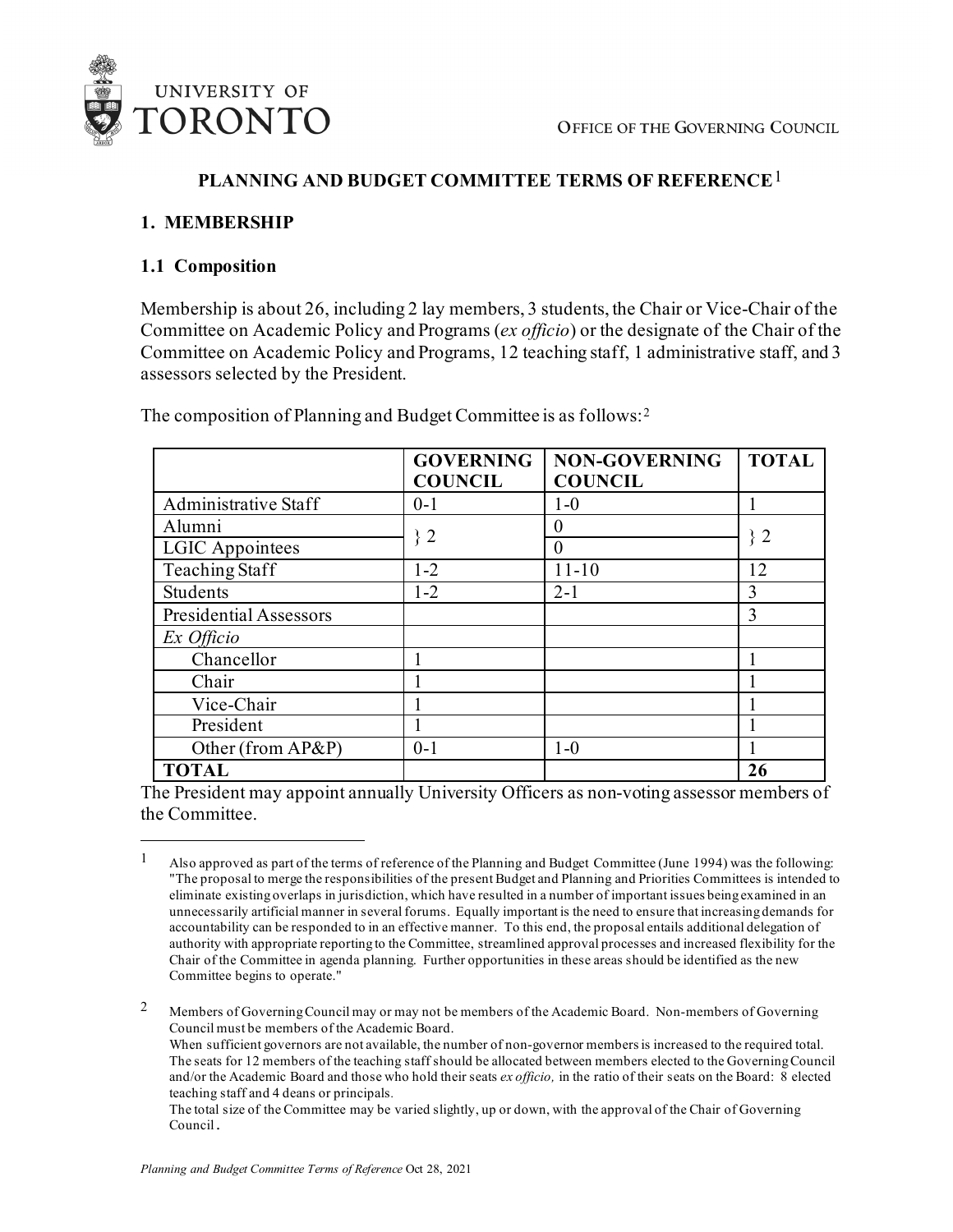### **1.2 Term**

Terms are for one year, beginning July 1, and may be renewed.

### **1.3 Chair and Vice-Chair**

The Chair and Vice-Chair shall be appointed by the Academic Board.

### **2. QUORUM**

One-third of the voting members (normally 9).

### **3. FUNCTION**

The Committee, which reports to the Academic Board, is responsible for monitoring, reviewing and making recommendations concerning a broad range of planning issues and priorities and for the use of University resources (including, but not limited to: staff positions, funds, space and facilities, and campus lands). Many of the matters within the Committee's scope are matters that have an impact on relationships amongst divisions and relationships between the University and the community at large.

## **4. AREAS OF RESPONSIBILITY**

### **4.1 Planning and Monitoring**

The Committee is responsible for policy on planning. The Committee reviews and makes recommendations on the University's general planning framework. Specific areas in which recommendations are made to the Academic Board include:

- policy on the organization of planning;
- statements of the University's mission or general objectives;
- statements of multi-year University principles and objectives for academic planning;
- guidelines for divisional academic plans;
- statements of general divisional objectives;
- enrolment plans and policies;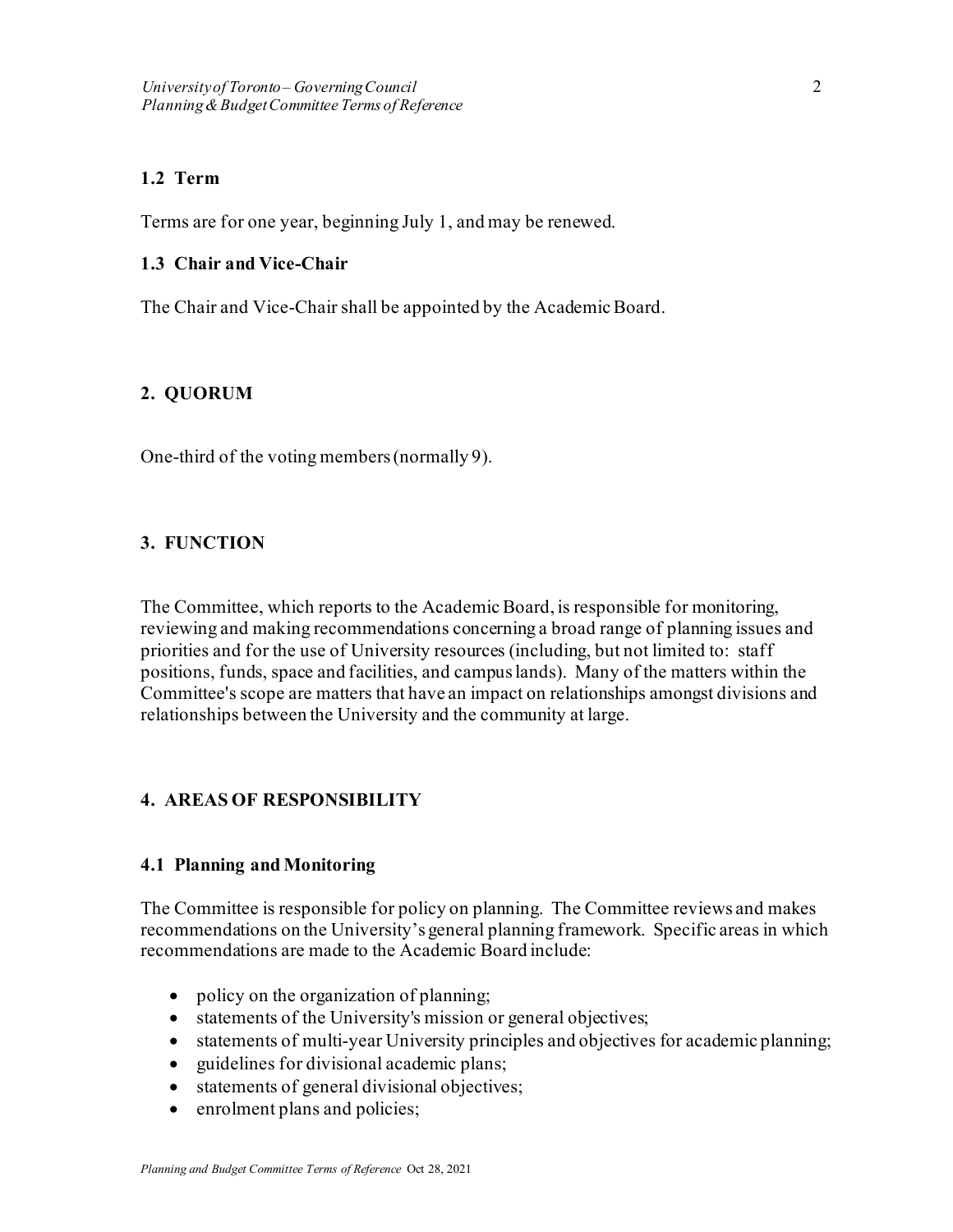- long-range planning and/or (operating and capital) budget guidelines;
- strategic planning framework for research.

The Committee is responsible for monitoring planning activities and documents as may be required by general policy, as specified herein or by resolution of the Academic Board. Divisional academic plans are considered by the Committee and the Academic Board for information and feedback. Prior to approval by the Provost and presentation to the Committee, it is expected that the relevant divisional Council would endorse the academic plan in principle. The Committee receives periodic reports from the Vice-President and Provost on the implementation of academic plans.

The Committee reviews, on its own decision or on the recommendation of the Vice-President and Provost, the academic and budget plans of divisions in cases where a division is substantially altering its programs or having significant difficulty in implementing approved plans.

The Committee conducts periodic reviews of the budget plans of non-academic portfolios, to consider appropriateness of resources and effective and efficient use of resources in support of University plans and priorities. [Academic service areas, such as the Library, are the responsibility of the Committee on Academic Policy and Programs.]

## **4.2 Campus and facilities**

## **4.2.1 Policy**

Policy governing the approval of capital plans and projects is recommended to the Academic Board for consideration.

## **4.2.2 Capital Priorities List and Campus Master Plans**

Master Plans for the St. George Campus are recommended to the Academic Board for consideration.

Capital Priorities for the St. George Campus are presented annually for information.[3](#page-2-0)

<span id="page-2-0"></span><sup>3</sup> The *Policy on Capital Planning and Capital Projects* states that "*[a] presentation of capital projects prioritized for the year in response to existing and anticipated program needs, will be made annually at the first meeting of the relevant governance bodies. This presentation will set out the strategic importance of prioritized capital projects as part of the University's strategic and operational planning process so as to provide context for the Capital Projects expected to be coming forward to governance bodies in that year.*" [SECTION 1.(b.)]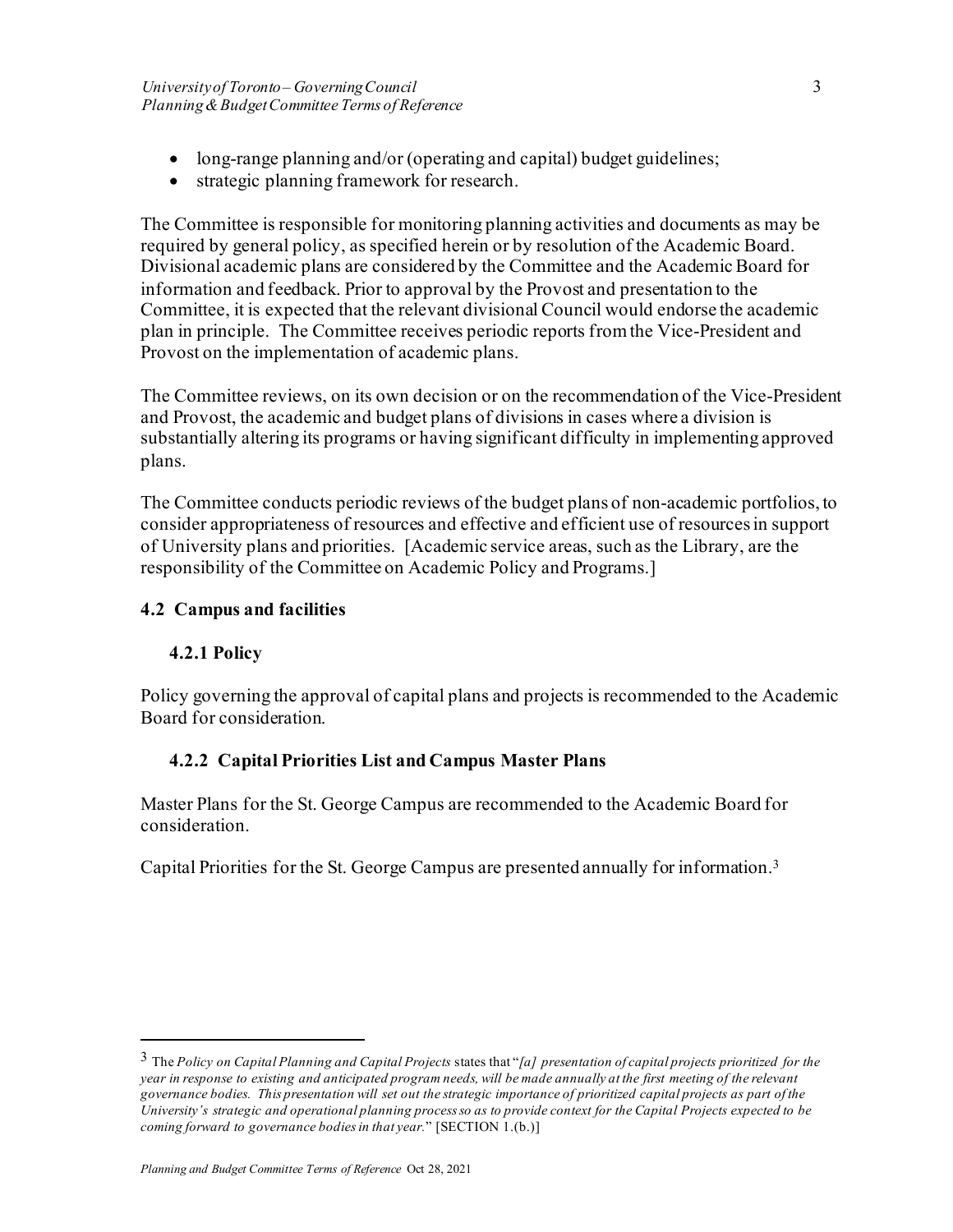## **4.2.3 Individual capital projects**

The Committee considers reports of project planning committees for capital projects<sup>4</sup> on the St. George campus and recommends to the Academic Board approval in principle of projects (i.e. site, space plan, overall cost and sources of funds) with a capital cost as specified in the *Policy on Capital Planning and Capital Projects*. [The Business Board is responsible for approving any financing for individual projects and authorizing their execution within the approved costs.] The level of approval required is dependent on the type and cost of the project.[5](#page-3-1)

## **4.3 Budget Guidelines and Operating Budget**

## **4.3.1 Budget guidelines**

The Committee recommends to the Academic Board for consideration guidelines for longrange planning and budgeting that are the basis for the development of the University's annual Operating Budget.

#### **All projects requiring short and long term financing**

If a project will require financing as part of the funding, the project proposal must be considered by the Business Board.

#### **Approval Levels:**

#### **Level 1 Projects (\$10 million or less)**

• Authority to approve Level 1 Projects on the St. George campus, excluding Property Acquisitions, Capital Leases and Real Estate Partnerships, is delegated to the Capital Projects and Space Allocation Committee (CaPS)

#### **Level 2 Projects (over \$10 million and up to \$50 million)**

Level 2 Projects on the St. George campus are initially considered by the Planning & Budget Committee. If considered appropriate, the Committee will recommend approval to the Academic Board. Such projects will be confirmed by the Executive Committee of the Governing Council on the recommendation of the Academic Board.

#### **Level 3 Projects (over \$50 million)**

• Level 3 Projects will follow the same approval process as Level 2 Projects with the additional requirement that the Executive Committee endorses and forwards such projects to the Governing Council for approval.

#### **Changes in Scope and Project Budget Increases**

Changes in scope and project budget increases require approval as set out in the *Policy on Capital Planning and Capital Projects*, Section 4 Governance, Subsections (e) and (f).

<span id="page-3-0"></span><sup>&</sup>lt;sup>4</sup> Capital projects include development and construction of new buildings and physical infrastructure to support University facilities, construction of Leasehold Improvements, Property Acquisitions, Real Estate Partnerships, Capital Leases, and/or renovations other than Deferred Maintenance. [See further definitions set out in the *Policy on Capital Planning and Capital Projects*]

<span id="page-3-1"></span><sup>5</sup>The current requirements, as defined in the *Policy on Capital Planning and Capital Projects*, are: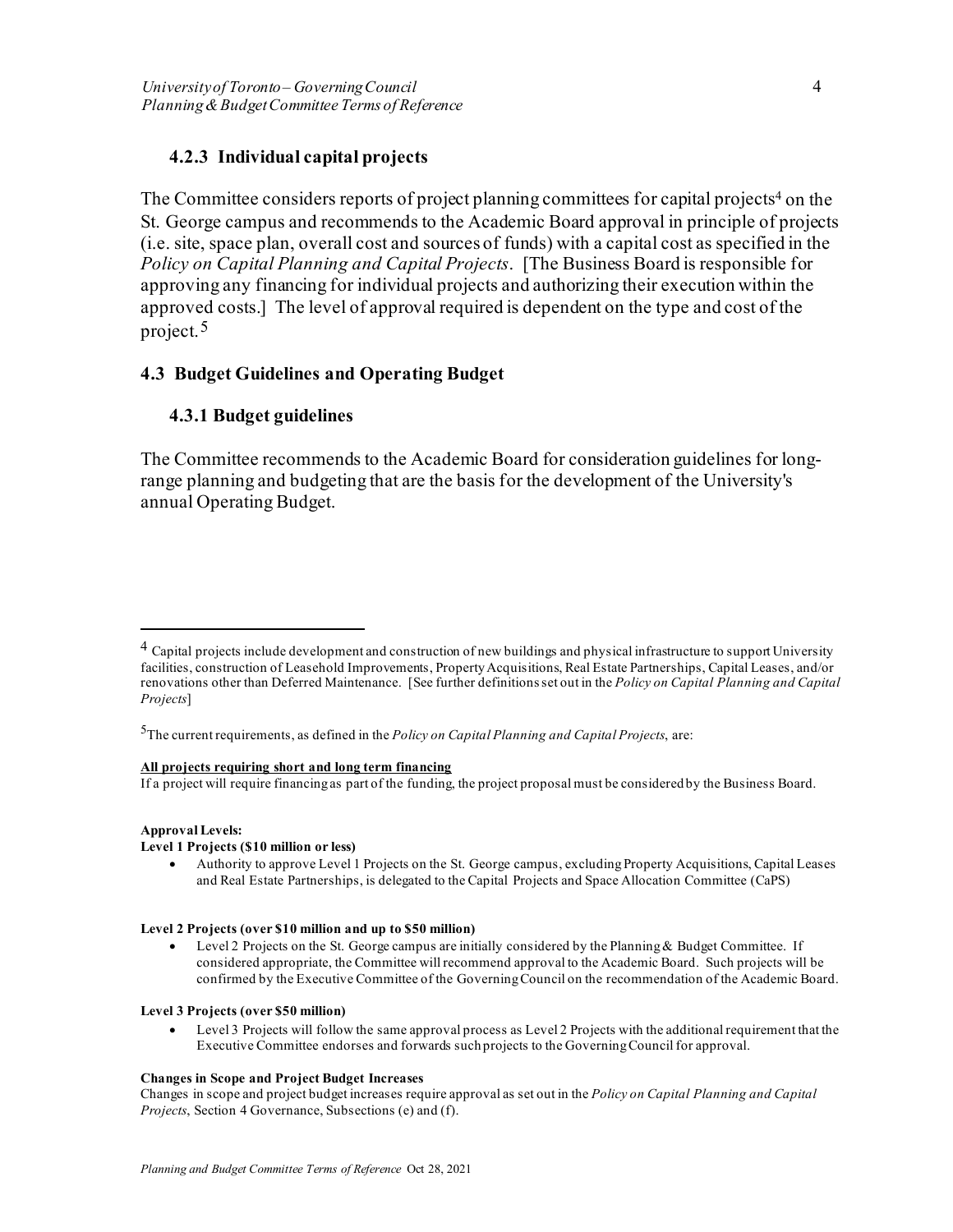## **4.3.2 Annual operating budget**

The Committee considers for inclusion in the proposed Operating Budget the major components of the Budget, such as changes to Policies and Procedures for Budget Preparation, Contractual Obligations and Policy Commitments, allocation of Funds, General University Expenses, and Facilities Renewal Funds.

The annual budget is considered by the Committee for recommendation to the Academic Board. [Once the budget is recommended by the Academic Board, the concurrence of the Business Board is sought in regard to fiscal soundness before it is forwarded to Council.]

The Committee receives regular reports on the status of long-range budget guidelines, projections, and the strategic budget model.

### **4.3.3 Designated funds**

The Committee is responsible for recommending to the Academic Board for consideration the creation and allocation of general University Funds established in the Operating Budget, Capital Renewal Fund or elsewhere.

### **4.4. Academic units and programs**

**4.4.1** The Committee recommends to the Academic Board on plans and proposals to establish, disestablish, or significantly restructure academic units, here defined as "faculties, schools, colleges, departments, centres and institutes with teaching, or teaching and research functions, undergraduate degree programs, and graduate degree programs", regardless of the source of funds.

**4.4.2** Where a proposal for a new program, as defined by the University's Quality Assurance Process\*, will have substantial resource implications requiring additions to a division's approved budget, or where there are significant effects outside of the division offering the program, the Committee advises the Academic Board on the planning and resource implications of the proposal and, if it deems it appropriate (a) concurs with the recommendation of the Committee on Academic Policy and Programs to the Academic Board that the proposed program be approved, and (b) where required, recommends the addition to the division's budget. [The Committee on Academic Policy and Programs has responsibility for considering the curricular aspects of academic program proposals.]

[Proposed program changes that would not require the allocation of additional resources from sources outside the division, and would not have significant effects outside of the division offering the program, do not require the attention of the Committee.]

\* The definition of new academic programs is that contained in the University of Toronto's Quality Assurance Process (UTQAP), as approved by the Ontario Universities Council on Quality Assurance(http://www.vpacademic.utoronto.ca/Assets/VP+Academic+Digital+Assets/pdf/UTQAP+d ocument.pdf).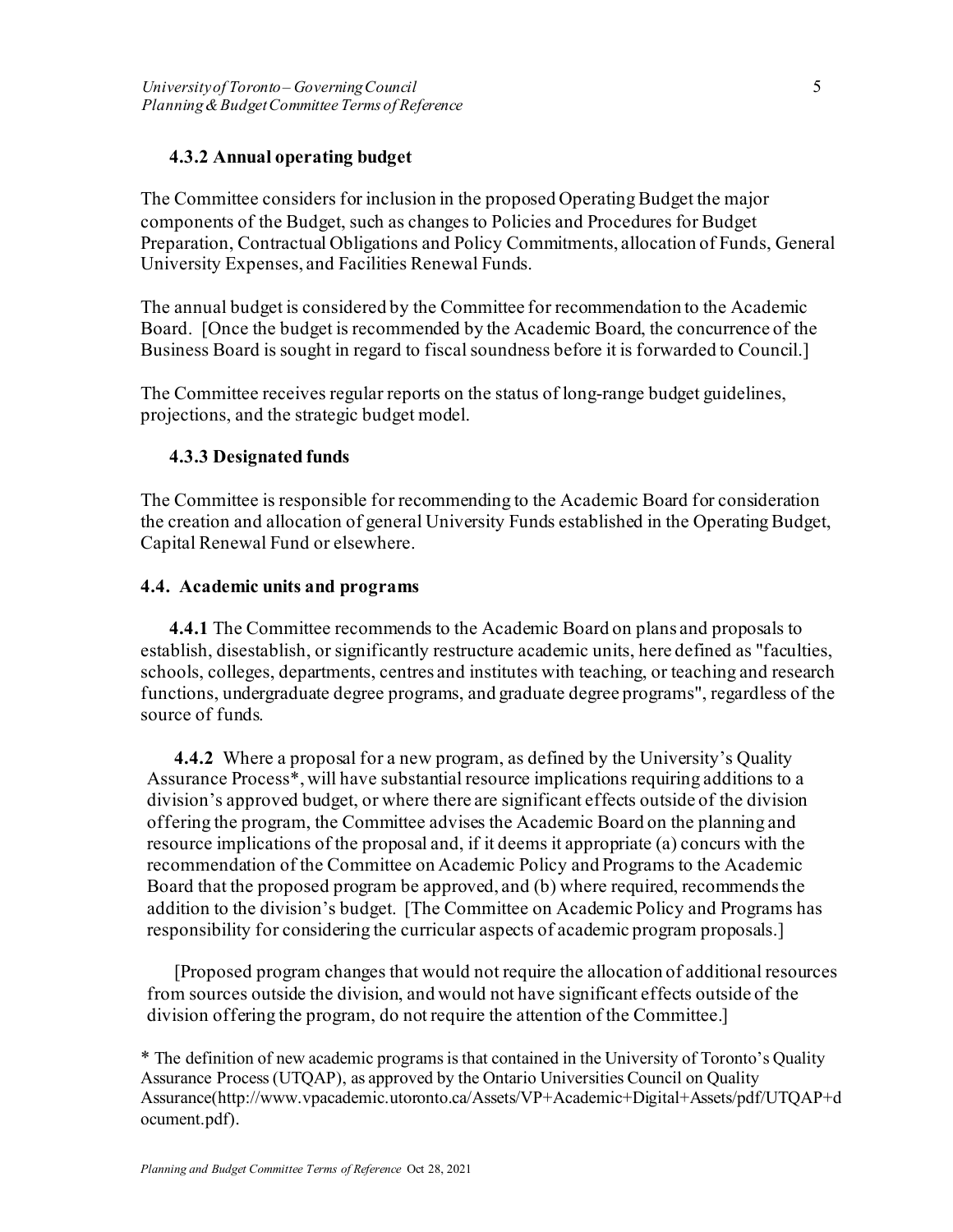### **4.5 Policy submissions to and agreements with external bodies**

**4.5.1** Submissions that establish new policy positions will be reviewed first by either the Committee or by another Governing Council body and approved by the Executive Committee. In the case of the latter, the Committee shall be informed of the nature of the submission.

Submissions to external agencies that summarize existing policies and practices are the responsibility of the President and should be submitted for information to the appropriate body of Governing Council.

**4.5.2** The Committee recommends to the Academic Board for consideration templates for agreements with external bodies. Individual agreements that do not conform to the template are reviewed by the Committee for recommendation to the Academic Board and confirmation by the Executive Committee. [Agreements that conform to the template are approved by the Vice-President and Provost.]

### **4.6 Incorporation of associated organizations and research ancillaries**

The Committee recommends approval, in principle to the Academic Board. [The Business Board is responsible for matters concerning the arrangements for incorporation.]

### **4.7 Chairs and professorships**

The Committee is responsible for making recommendations with respect to the *Policy on Endowed and Limited Term Chairs, Professorships, Distinguished Scholars and Program Initiatives*. Approval of the establishment of individual chairs, etc., which fully conform to the *Policy*, is delegated to the President, with annual reports to the Committee on approvals given. The Committee considers, for recommendation to the Academic Board, proposals that do not conform to the *Policy.*

### **4.8 Priorities for fundraising**

The Committee recommends to the Academic Board, for concurrence with the Business Board, on the ranking of priorities for major fundraising campaigns. [Policy concerning University development and fundraising campaigns is within the authority of the Business Board. Plans for fundraising campaigns are approved by the Governing Council on the recommendation of the Business Board.]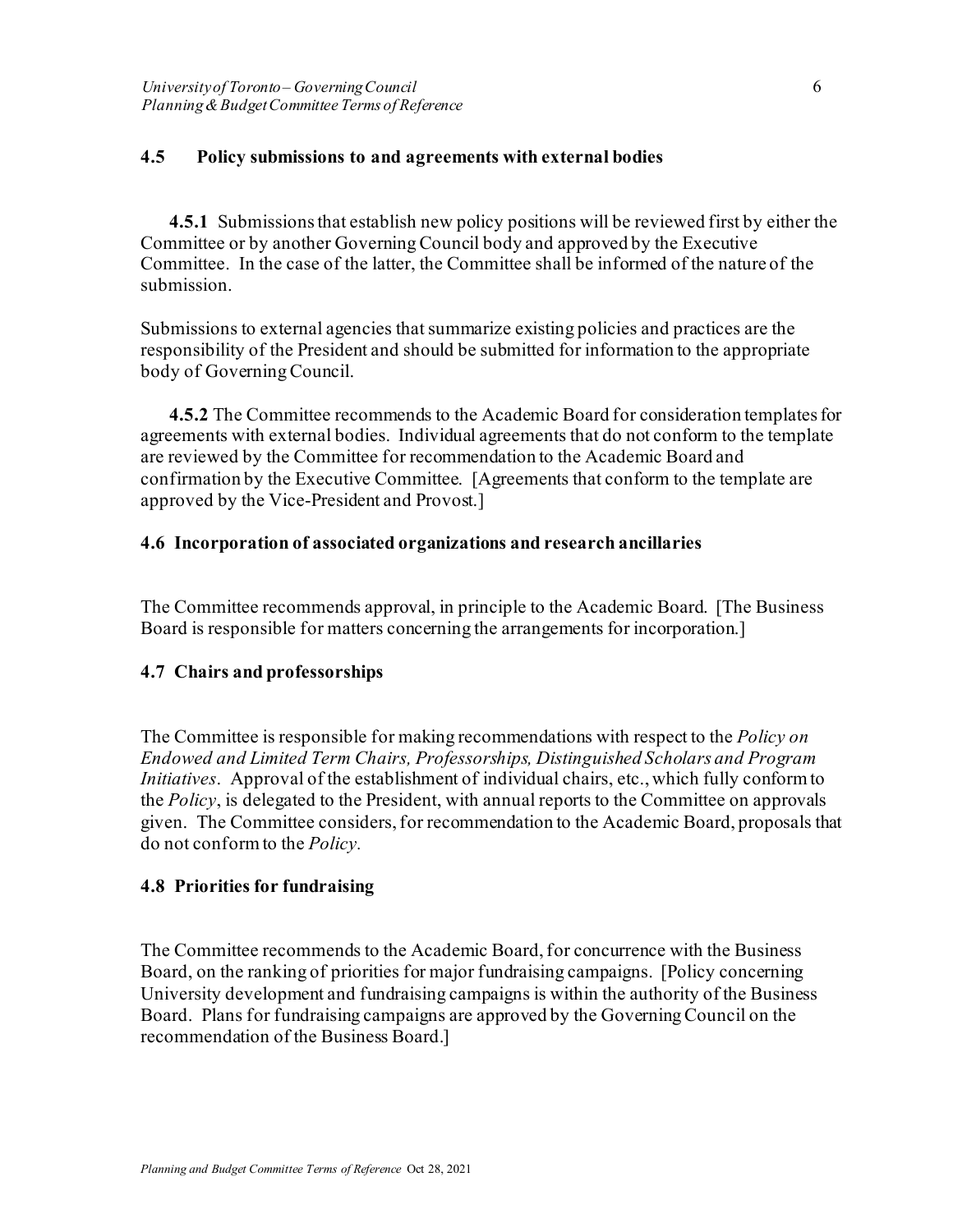# **5. PROCEDURES**

The Committee usually meets in open session but may, pursuant to section 33 of By-Law Number 2, meet in closed session or *in camera* when: (i) matters may be disclosed at the meeting of such a nature, having regard to the circumstances, that the desirability of avoiding open discussion thereof outweighs the desirability of adhering to the principle that meetings be open to the public; or (ii) intimate financial or personal matters of any person may be disclosed at the meeting or any part thereof.

In establishing agendas for meetings of the Committee, the Chair normally will be advised by a planning group that includes the Vice-Chair, two other members of the Committee, recommended by the Academic Board Striking Committee and approved by the Academic Board, and the voting and non-voting assessors. The proposed agenda for a meeting, together with background documentation, is reviewed at an agenda planning group meeting scheduled ten to fourteen days prior to the Committee meeting.

The Chair of the Committee, with the advice of the Committee's agenda planning group and subject to the duly established authority of the Agenda Committee of the Academic Board, the Academic Board, and the Executive Committee of Governing Council, has the authority to interpret the terms of reference of the Committee with respect to whether an item should be placed on the Committee's agenda for recommendation to the Academic Board, for Committee approval or for information and discussion.

## **5.1 Consent agenda**

The Chair may determine that an item should be placed on a "consent" portion of the agenda. Those items are not given individual consideration by the Committee, unless a member so requests. Rather, members with questions for clarification, or requests for further information, contact the assessor or other contact person shown on the item in advance of the meeting. Members with concerns who would like an item to be discussed by the Committee should notify the Secretary at least 24 hours in advance of the meeting. Upon the request of any member, the matter will be considered by the Committee in the usual manner.

Where a consent item requires a resolution of the Committee, and where no member has requested consideration of the item in the usual manner, the motion will be placed before the Committee and seconded, and it will normally immediately proceed to a vote without introduction or discussion.

Where a consent item is for information only, and where no member has requested consideration of the item in the usual manner, the item will normally be taken as received by the Committee without introduction or discussion.